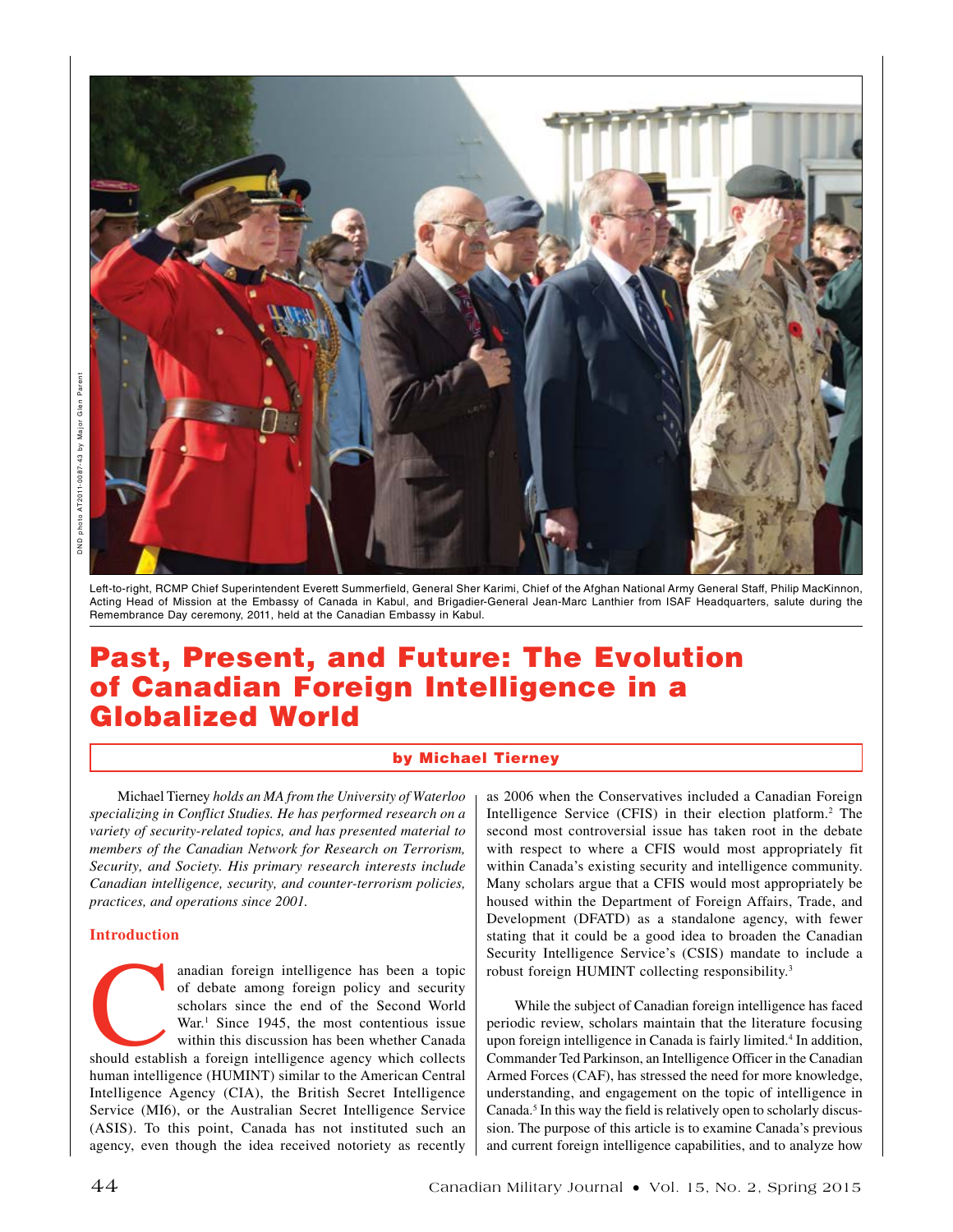Canadian foreign intelligence has changed and will continue to change in the future. In doing so, the article will add to the literature on Canadian foreign intelligence, supply an outline of Canada's foreign intelligence structure and capabilities, and provide an outlook for Canadian foreign intelligence moving forward.

The article is organized into three parts. First, the literature on Canadian foreign intelligence is briefly reviewed. Second, there is

discussion of Canada's previous and existing foreign intelligence structure, capabilities, and operations. Finally, there is an assessment of how Canada's foreign intelligence capabilities have changed in the post-9/11 era, and an analysis of how they might change in the future.

# **Literature Review**

The existing literature on Canadian for-<br>
eign intelligence primarily discusses whether Canada needs an expanded foreign intelligence presence, particularly in the area of HUMINT collection. Proponents and opponents of a CFIS have been debating the merits and pitfalls of foreign intelligence since at least the end of the Second World

War. While this debate has lasted for decades, the context in which it occurs has changed considerably as the security environment has changed from one defined by Cold War to one defined by terrorism and the globalization of security threats.

Therefore, it is important to review the most recent literature on the subject in order to contextualize the current affairs of foreign intelligence in Canada.

In 2002, Martin Rudner, Emeritus Professor at Carleton University's Norman Paterson School of International Affairs, argued that a CFIS was required to serve Canadian national interests as it would help advance Canada's geo-strategic, economic,

> military, scientific, technological, environmental and social policy goals.<sup>6</sup> Additionally, he emphasized that Canada needed its own HUMINT because it would give the government a full range of intelligence in dealing with global threats.7 In this manner, Rudner not only supported the expansion of Canadian foreign intelligence, but also advocated that Canada develop HUMINT capabilities in order to deal with the globalization of security threats. In the immediate post-9/11 era, Rudner reasoned that Canada needed to improve its foreign intelligence abilities in order to adequately secure itself and its interests. And yet, Rudner only began to bring the debate about a CFIS into the post-9/11 period.

Richard James Kott and Jerome Mellon also argued in support of a CFIS in the immediate aftermath of the 2001 terrorist attacks. According to both, Canada required its own foreign HUMINT for political, economic, and defence purposes, as well as for



**"The existing literature on Canadian foreign intelligence primarily discusses whether Canada needs an expanded foreign intelligence presence, particularly in the area of HUMINT collection."**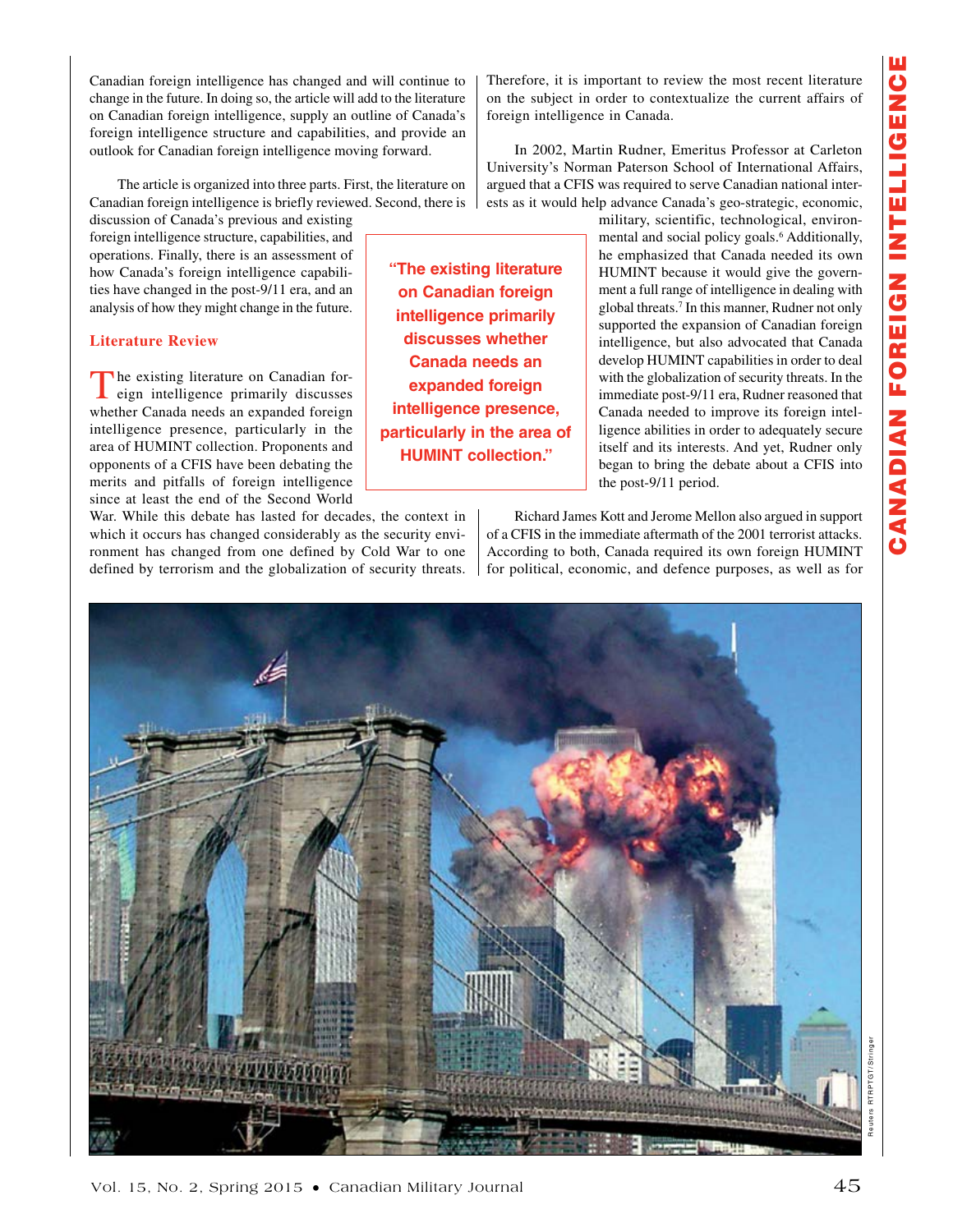counter-terrorism efforts. Kott specifically argued that Canada did not have the appropriate means to monitor terrorist groups of significant interest to its national security.<sup>8</sup> He was also fearful that Canadian sovereignty would deteriorate as Canada became more reliant upon the US for intelligence support, which would eventually lead to Canada becoming perceived as a security liability.<sup>9</sup> In addition, he felt that a dedicated and professionalized service would more successfully gather information required to protect national security in comparison to existing intelligence arrangements.10 In this way, Kott contended that Canada did not have the foreign intelligence presence needed to protect Canadian security and interests. Mellon made similar arguments to Kott, but specifically noted that by developing foreign HUMINT Canada could more competitively negotiate trade deals, maximise limited CAF resources, more successfully monitor the proliferation of uranium and nuclear technology, and more effectively combat terrorism in order to protect itself and its allies.11 Thus, Mellon claimed that a CFIS would be cost-effective and would increase Canada's international standing and national security. In this way, both Kott and



Then-CSIS Director Reid Morden testifying in the House of Commons, October 1989.

Mellon agreed with Rudner's analysis that Canada had a number of strategic reasons for implementing a HUMINT-based CFIS.

In 2006, Reid Morden, the former Director of CSIS (1988-1992) and Deputy Minister of Foreign Affairs (1991-1994), contended that a CFIS would give Canada "a unique Canadian perspective on intelligence gathered by itself and by allies," and that a "CFIS would allow Canada to collect information based on its own priorities."12 Therefore, an increased foreign intelligence presence would protect Canada's sovereignty and allow Canada to make decisions based solely in its national interest. Similarly, Ted Parkinson asserted that with a CFIS Canada would achieve greater independence in its foreign policymaking, pursue intelligence operations for its own ends, alleviate dependence on the biased intelligence of allied states, gain a useful bargaining chip when trading information with other countries, and improve overall governmental situational awareness in policymaking and international negotiations.13 In this way, proponents of a CFIS have given several reasons to support the expansion of Canadian foreign

> intelligence. Much of their reasoning is based upon improving the security, sovereignty, competitiveness, and international standing of Canada, and it aligns with the traditional thinking of other western countries. However, some scholars have argued against the establishment of a CFIS and their opinions have undoubtedly carried weight over the last half-century.

> Yet, Canadian academic, historian, and former foreign service officer Daniel Livermore has criticized the idea of a CFIS arguing that the amount of information collected by such an agency would be small in comparison to the information Canada already has access to through open sources and diplomacy, or supplied by the intelligence services of allied states.<sup>14</sup> Additionally, he has asserted that "although maintaining Canada's network of diplomatic missions is not cheap, the covert collection of intelligence tends to be considerably more expensive" and that Canadians should not "assume that [they] could even get useful new information with greater investments in intelligence machinery [because] certain information is inherently difficult to obtain."15 From Livermore's perspective, Canada already has sufficient arrangements in place to meet its intelligence needs. Furthermore, a CFIS would be financially expensive with little return on investment in the form of new intelligence. Thus, Livermore maintains that Canada should not expand its intelligence capabilities to include foreign HUMINT.

> Paul Robinson has also questioned whether a CFIS would produce sufficient intelligence to give Canada a truly independent foreign policymaking tool.16 He has additionally noted that Canada's biggest concern is 'home-grown' terrorism, and not terrorist threats coming from overseas.17 Moreover, he has warned that "foreign espionage comes at a diplomatic cost and could result in illegal activity abroad."18 Therefore, Robinson contends that Canada does not need to worry about establishing a CFIS because it would more likely result in the loss of Canada's international reputation than increase its security and independence in foreign policymaking.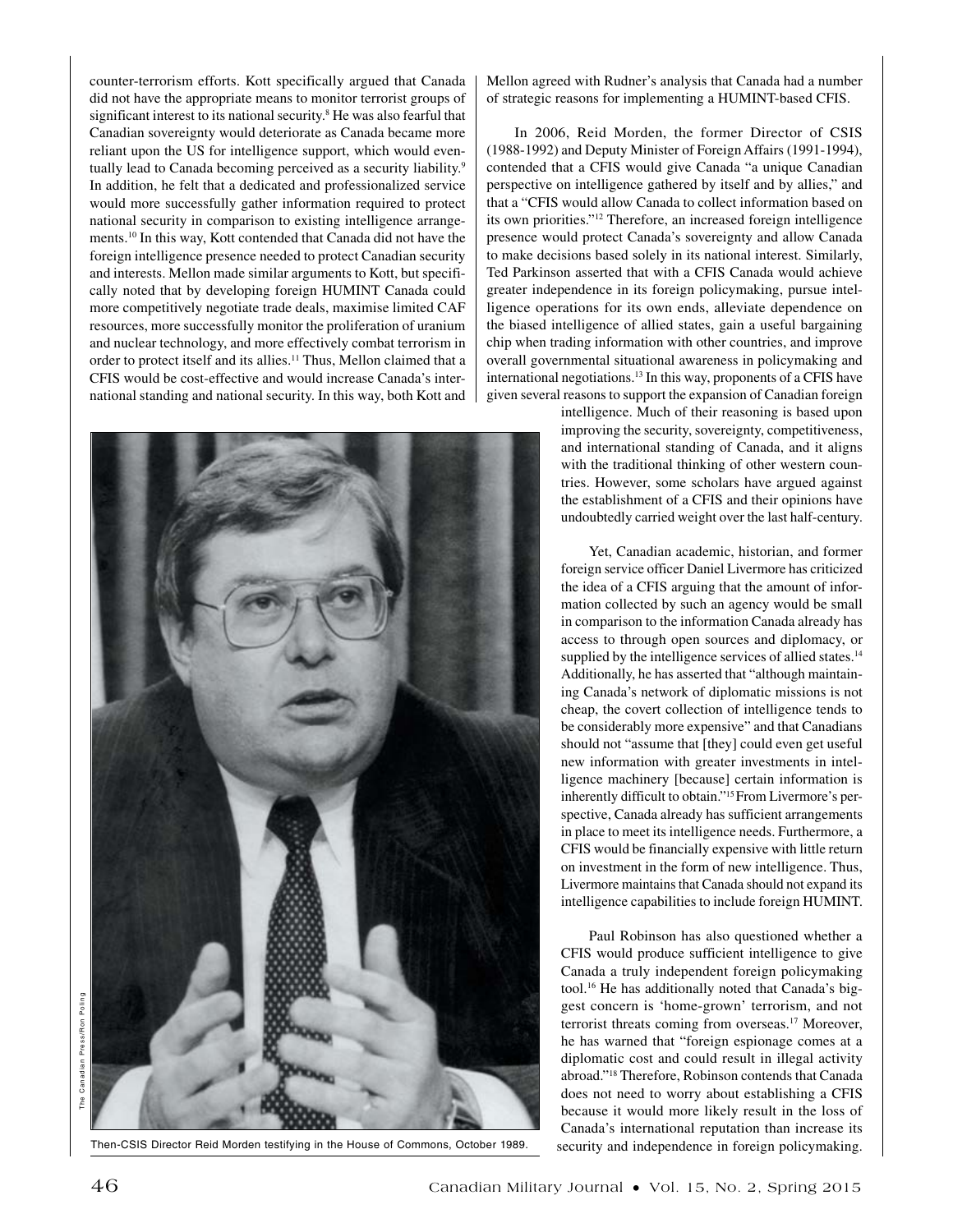Livermore's and Robinson's concerns have helped build a strong enough case against a CFIS over the last half-century that Canada has not established such an agency to date. However, proponents of a CFIS have rebutted these points in recent years.

For instance, Ted Parkinson and John Thompson have downplayed concerns with respect to the potential diplomatic costs of a CFIS. Parkinson maintains that any diplomatic costs can be overcome with time and good management.19 Thompson points out that several intelligence agencies do not even believe that Canada does not have its own foreign intelligence service.<sup>20</sup> Therefore, it would not hurt Canada's reputation if it decided to establish a CFIS. Furthermore, while Thompson acknowledges that Canada does have some ability to collect foreign intelligence through existing departments and agencies, he also opines that these institutions are limited in scope and are constrained by mandate and available resources.<sup>21</sup> Thus, some concerns pertaining to a CFIS may be unwarranted, and he believes it is still in the country's best interest to establish a foreign HUMINT presence.

Scholars have also debated where a potential CFIS would most appropriately fit within Canada's existing security and intelligence community. While this debate is more limited compared to the

debate about whether Canada needs a CFIS at all, there are generally two suggestions brought forward: 1) create an independent agency which is operationally housed in the Department of Foreign Affairs; and 2) expand the CSIS mandate to collect foreign HUMINT. The first option is typically more popular among scholars, but there are pros and cons to both.

Reid Morden supports either option, but notes that the blending of security and foreign intelligence into the CSIS mandate would be controversial since western countries have traditionally divided those responsibilities between

two separate agencies.<sup>22</sup> However, Morden acknowledges that recently there have been significant changes in the thinking regarding intelligence practices. In particular, new models of blended intelligence services are appearing in countries like New Zealand and the Netherlands, due to the overlap between security and foreign intelligence in an era of heightened concern about globalized terrorism.23 In this manner, it is becoming normal for countries to combine responsibilities into one agency. As Canada already has a security intelligence service, it may be suitable to simply broaden its mandate.

Daniel Livermore argues against the expansion of the CSIS role. In his opinion, if Canada is going to expand its foreign HUMINT capabilities it should "…set up a Canadian foreign intelligence agency on an appropriate legislated basis, with its own budget and director, under the appropriate minister and as part of the appropriate department [DFATD]."24 Moreover, Livermore asserts that the worst decision would be to broaden the CSIS mandate, because it would "…produce the least amount of useful information for the most cost and would create the greatest potential for embarrassment to Canada."25 Therefore, while Livermore is opposed to the creation of a CFIS altogether, the best of the remaining options is that Canada establishes a CFIS within DFATD, rather than CSIS.

Similarly, Richard Kott expresses concern about a possible broadening of the CSIS role. He states that CSIS is known internationally as a security intelligence service, and if it were to gain an expanded foreign intelligence mandate, suspicions could arise with respect to the nature of CSIS' activities. Increased suspicion would then make it more difficult for CSIS to collect accurate intelligence abroad and could also negatively impact Canada's foreign standing.26 Kott also argues that CSIS is bound by Canadian law, as it is predominantly a domestic security intelligence service. This constraint would make it difficult for CSIS to effectively operate overseas where information is gathered by "whatever means possible."27 Furthermore, CSIS is required to work closely with the Royal Canadian Mounted Police (RCMP), so it must continue to gather intelligence in a legal manner in order to allow information acquired to be used in court.<sup>28</sup> Thus, Kott asserts like most of the scholarly community that a CFIS would best fit in the Department of Foreign Affairs, as it is the principal consumer of foreign intelligence.29 However, there are options for the federal government to consider, along with the costs and benefits of each. While Canada has not instituted a CFIS to date, it does collect some foreign intelligence through existing departments and agencies.

## **Canada's Foreign Intelligence Structure**

**"Scholars have also debated where a potential CFIS would most appropriately fit within Canada's existing security and intelligence community."**

Today, there are predominantly five organizations responsible for foreign intelligence in Canada. They are DFATD, the CAF and the Department of National Defence (DND), CSIS, the RCMP, and the Communications Security Establishment (CSE). Together, these institutions collect and assess a broad range of information, ranging from open sources (OSINT), signals intelligence (SIGINT), and, to a limited extent, HUMINT, in order to inform policymaking, protect national security, conduct criminal investigations, and advance

Canadian military operations. Undoubtedly, Canada does not suffer from a total lack of foreign intelligence, which is why the debate about a CFIS has centred upon the establishment of a robust HUMINT collecting body. For this reason, it is important to examine the history and capabilities of the existing Canadian security and intelligence community before analyzing how Canadian foreign intelligence might change in the future.

John Thompson notes that while the Department of Foreign Affairs is not a foreign intelligence agency, it has "…a better claim to that role than many others."30 Daniel Livermore agrees, stating that:

[Canadian] diplomats gather information from friendly interlocutors inside a variety of centres of power and influence abroad. In doing so, they do not simply duplicate open-source media reports. Rather, they specialize in interpreting a number of high priority themes based on privileged contacts with real decision-makers.<sup>31</sup>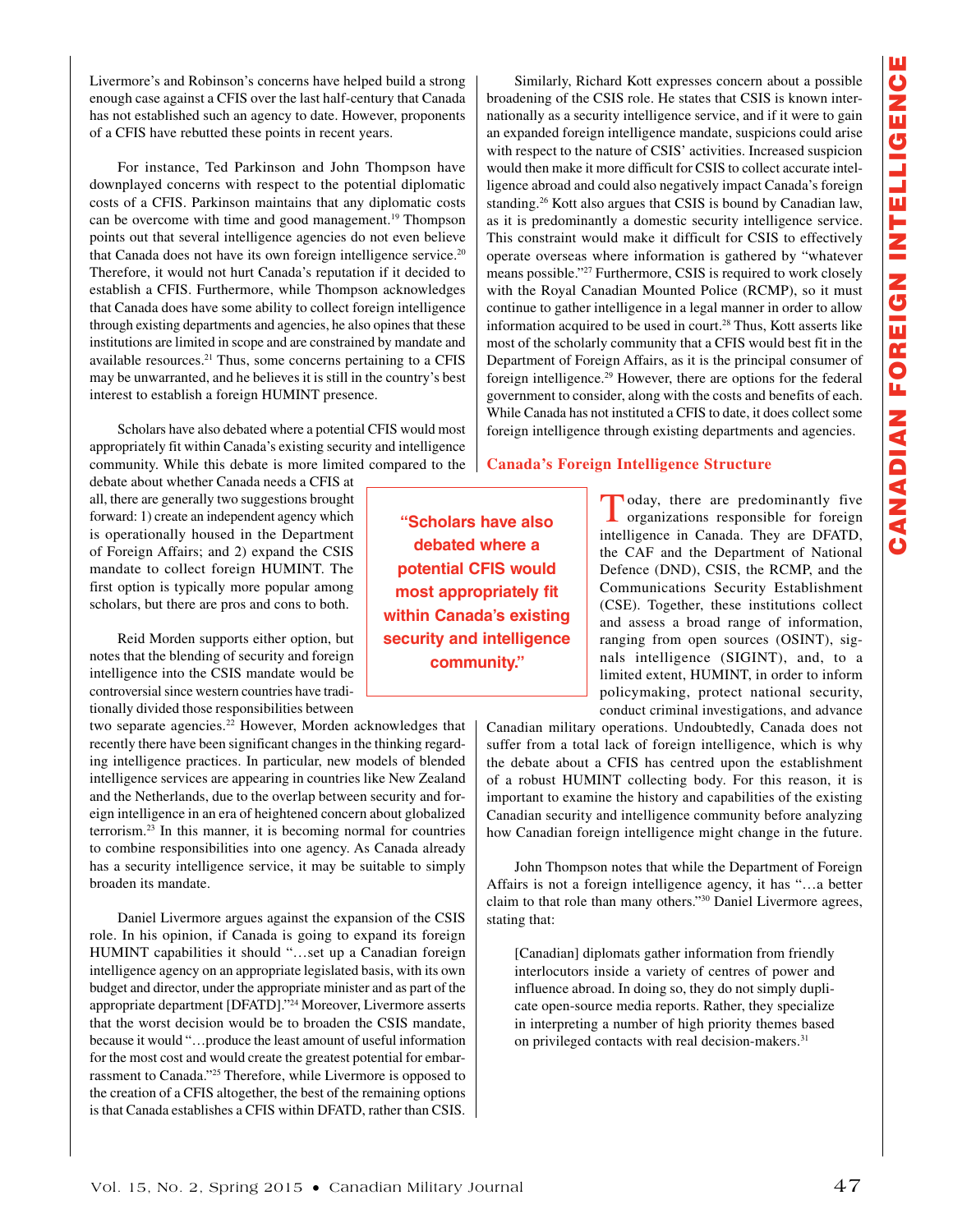

The US destroyer *Barry* and a US patrol aircraft inspect the Russian freighter *Anosov* on 10 November 1962 about 780 miles northeast of Puerto Rico during the Cuban Missile Crisis.

In this manner, Livermore points out that Canada's expansive diplomatic network collects highly sensitive intelligence, and then filters that information into the government's decision making process.32 Richard Kott explains that Foreign Affairs Canada

had a Foreign Intelligence Bureau responsible for collecting, analyzing, and distributing information across Canada's security and intelligence community until 1993.<sup>33</sup> Afterwards, the Department established a Security and Intelligence Bureau, which "…supports policy and operational decisions and advises the Minister [of Foreign Affairs] on intelligence activities."34 One case of DFATD's role in intelligence collection occurred during the early Cold War in Cuba. Don Munton, author of *The Cuban Missile Crisis: A Concise History*, writes that "…diplomats based at the Canadian embassy in Havana conducted espionage in Castro's Cuba during the 1960s and early 1970s."35 During that time, Canadians collected information, both overtly and covertly,

through OSINT and HUMINT operations.36 Additionally, until 1972, Canada conducted intelligence operations in Cuba for the United States, since the Americans had broken diplomatic ties with Cuba in 1961.37 American requests for Canadian foreign intelligence were especially heavy during the Cuban Missile Crisis in October 1962, and after 1963, "Canadian efforts moved even more into clandestine collection of the sort usually carried out by trained intelligence operatives, most notably on Soviet military and communications installations."38 Thus, Canada is not a complete stranger

**"The DND and the CAF also play a prominent role in the collection and analysis of foreign intelligence, although they have a relatively narrow mandate to conduct operations abroad."**

to the world of foreign HUMINT collection. While it halted covert intelligence operations in Cuba in the early-1970s, DFATD continues to play one of the larger roles in collecting and assessing foreign intelligence in the Canadian security and intelligence community.

The DND and the CAF also play a prominent role in the collection and analysis of foreign intelligence, although they have a relatively narrow mandate to conduct operations abroad. Dwight Hamilton explains the importance of Canada's military to foreign intelligence operations during the Second World War and the Cold War. He notes that during the Second World War, the Canadian and British governments jointly established

Camp X near Whitby, Ontario in order to train members of Britain's Special Operations Executive, which was a division of British Military Intelligence.39 It also worked alongside the American Office of Strategic Services, which was the predecessor to the CIA.40 After 1945, the Canadian Forces Intelligence Branch worked with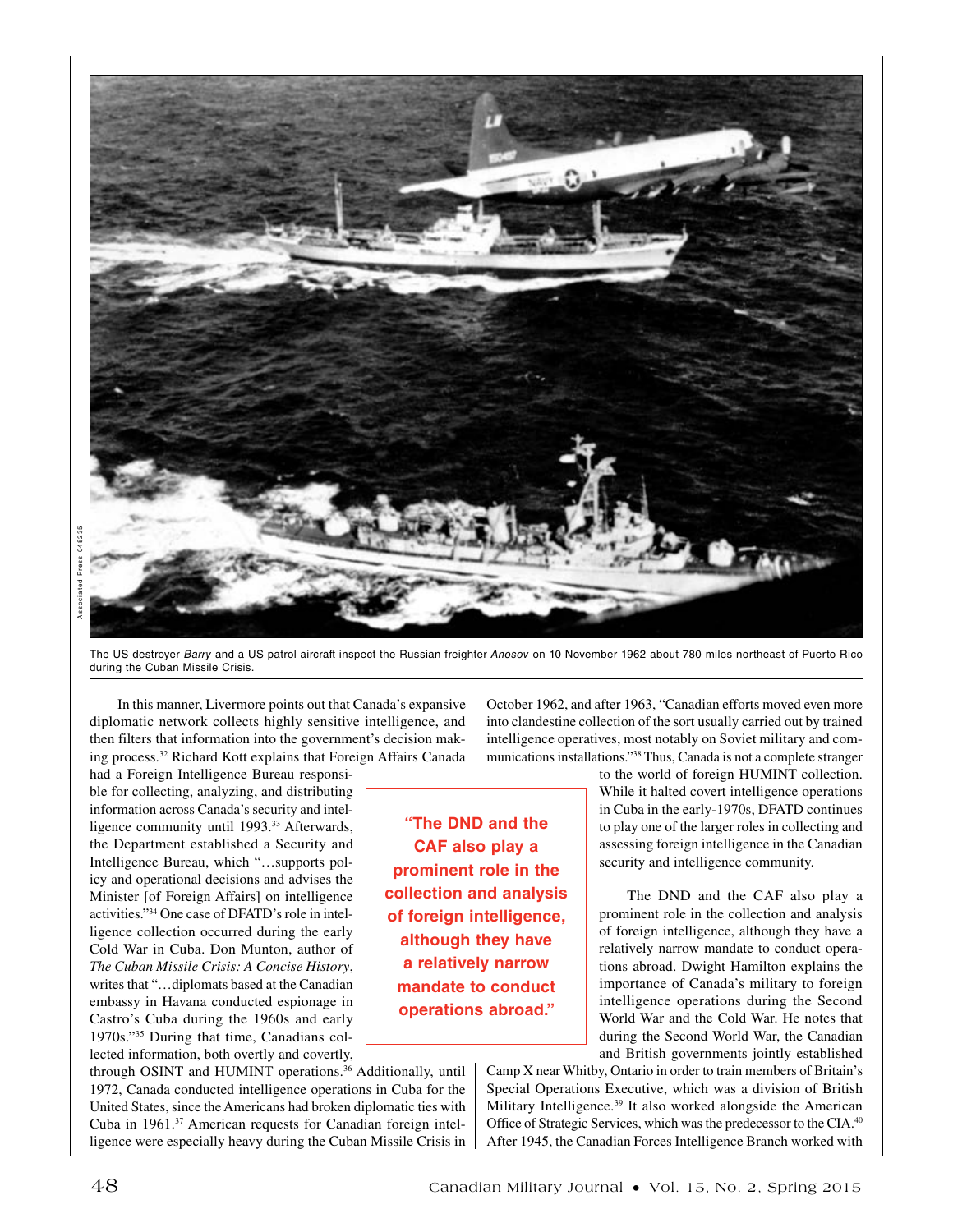allies to share information during the Cold War as well.41 In this way, the DND/CAF have worked with the foreign intelligence agencies of allied states in order to maintain international relationships and foster information sharing between allies, which has enhanced Canada's access to foreign intelligence. As Martin Rudner affirms, "Canada's own efforts in the domain of foreign intelligence are significantly augmented by exchanges of intelligence with allies and partners under various international arrangements."42 Yet, the DND/CAF has a responsibility to independently collect intelligence as well. For instance, J2 is Canada's defence intelligence agency. While defence intelligence is used for military purposes, particularly during missions, J2 is responsible for providing the CAF with strategic, military and security intelligence.<sup>43</sup> Its activities include "…the provision of political, strategic and tactical intelligence to CAF commanders, the deployment of Intelligence, Geomatics and Imagery detachments for CAF operations, the dispatch of Intelligence Response Teams to support peacekeeping missions, and the provision of Counter- Intelligence force protection to operational missions."44 Thus, the DND/CAF has a foreign intelligence mandate, even if it is limited to supporting military activities. Like DFATD, the DND/CAF has one of the longest standing mandates to collect intelligence for Canada. However, the most robust foreign intelligence agency in Canada is the SIGINT- collecting CSE, which is operationally housed in Defence.



The RCMP and CSIS have important roles in collecting foreign intelligence for Canada as well. Before the creation of CSIS in 1984, the RCMP had the independent responsibility for gathering security intelligence in Canada. As the Distinguished

> Research Professor Emeritus at York University and Adjunct Professor of Political Science at the University of Victoria Reg Whitaker notes, the RCMP worked closely with the American Federal Bureau of Investigation (FBI) during the Cold War and exchanged information with them on an 'as required' basis.<sup>51</sup> In addition, RCMP officials participated in a counterintelligence alliance with the US, UK, Australia, and New Zealand in order to exchange intelligence and to discuss matters of mutual interest.<sup>52</sup> They also actively used doubleagents against the Soviets throughout the 1950s and 1960s.53 The use of double-agents and allied information would have netted the RCMP some foreign intelligence during the Cold War. Since 1984, however, CSIS has retained the mandate



Keep out sign at the wartime entrance to Camp X.

The CSE is Canada's premier foreign intelligence agency, but it does not have a HUMINT function. Rather, the CSE has a mandate to collect SIGINT, which is offensive in nature, and to protect communications by the Government of Canada, which is defensive in nature.<sup>45</sup> As Philip Rosen notes, "the CSE has its roots in cryptographic and crypt analytical developments during World War II, especially focusing on intercepting and analyzing the communications of Germany, Vichy France, and Japan."46 And yet, it really came to the fore of Canadian foreign intelligence at the beginning of the Cold War when the



Camp X main gate.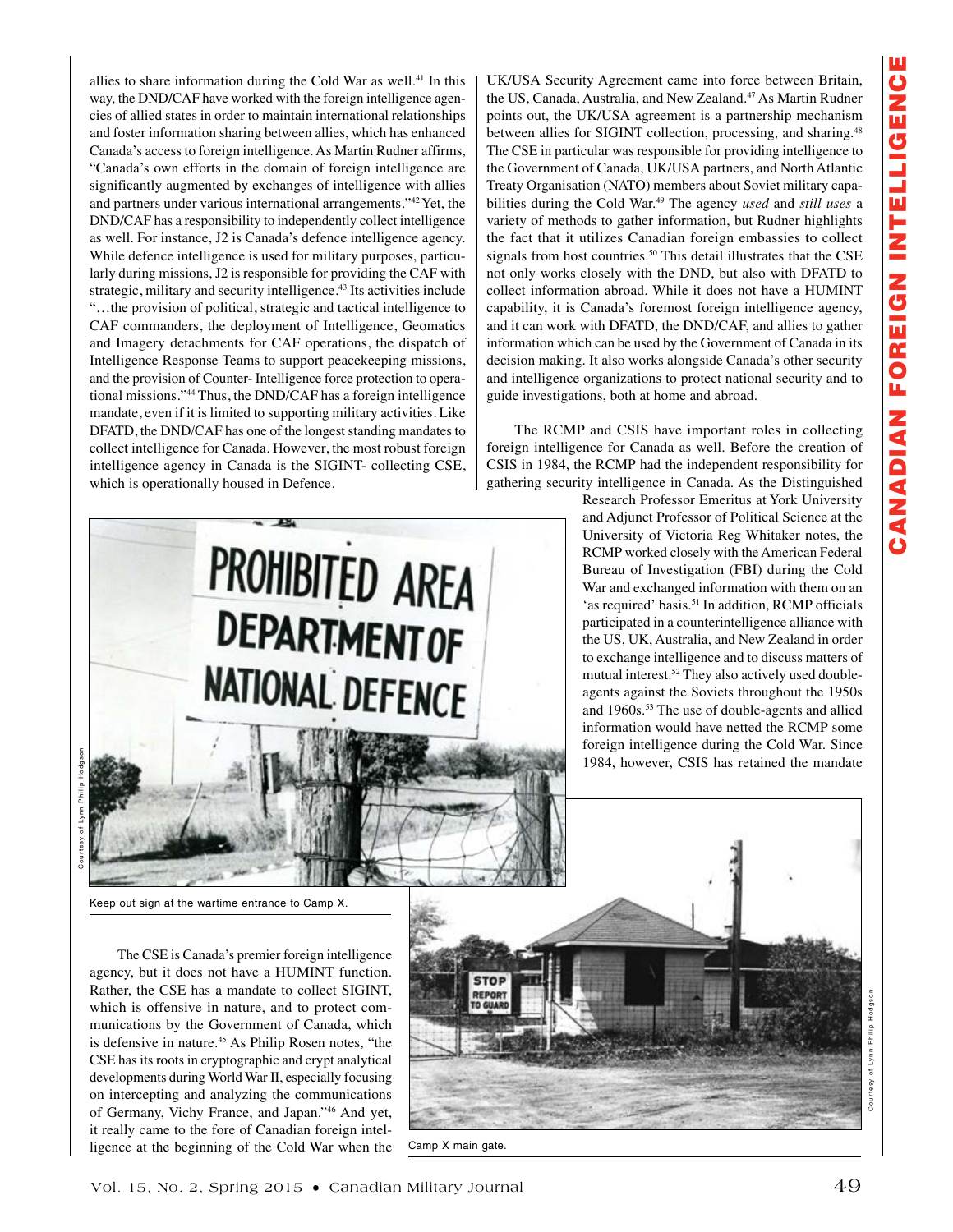to collect security intelligence in Canada and partners with the RCMP as required. And yet, while its primary responsibility is to gather security intelligence in Canada, CSIS also has a more constrained secondary mandate to collect information about the capabilities, intentions, and activities of foreign states.<sup>54</sup> Even though it has a severely limited ability to operate abroad, CSIS has continually increased its covert foreign operations since its inception.55 However, it is prohibited by law from collecting non-threat-related information, or from targeting foreign government agencies.<sup>56</sup> In this way, CSIS is not a robust foreign HUMINT collecting agency, even though it operates abroad on occasion to collect information pertaining to the immediate security of Canada. However, CSIS may be Canada's most apparent embodiment of the blending between security and foreign intelligence in recent years. As John Thompson notes, "CSIS does everything in its power to protect Canadian citizens at home and abroad. This is done to such an extent that even warnings of assassination threats for ordinary civilians working overseas are dispensed on an individual basis."57 Moreover, CSIS is "…a perpetually evolving organization adapting as necessary to changes in the global environment."58 Thus, its role in foreign intelligence is likely to continue changing into the future.

# **The Evolution of Canadian Foreign Intelligence**

The Canadian foreign intelligence community changed substantially after 2001. Specifically, Canadian intelligence agencies became more active overseas in the aftermath of 9/11.59 Increased foreign activity is partially the result of increased funding from the Government of Canada. For example, CSIS and the CSE were given budget increases from 2001 onwards in order to improve their foreign intelligence collecting capabilities.<sup>60</sup> Additionally, the CSE was given the ability to "monitor communications to or from Canada specifically for the collection of foreign intelligence."61 Likewise, CSIS has been required to more frequently operate abroad since 2001. According to former CSIS Director Ward Elcock (1994-2004), "…working covertly abroad has become an integral part of the Service's operations."62 John



Then-CSIS Director Ward Elcock and RCMP Commissioner Giuliano Zaccardelli preparing to appear before the Commons Standing Committee on Citizenship and Immigration, 18 October 2001.

Thompson adds: "…as expertise has grown, CSIS' foreign operations have expanded to tasking human sources to travel abroad, recruit foreign sources, and meet them in third countries."63 In this way, Canada has increased its foreign intelligence presence through existing agencies over the last decade. However, these agencies continue to operate with constraints placed upon their ability to collect foreign information. For instance, while CSIS can operate abroad for security intelligence purposes, it is only allowed to collect foreign intelligence with direction from the Minister of Foreign Affairs or the Minister of National Defence. Otherwise, CSIS can only provide the government with "non-threat related information that is collected incidentally during CSIS operations."64 The CSE has a much broader mandate to collect foreign intelligence, but it only does so through SIGINT. Nonetheless, these two agencies, alongside the rest of the intelligence community, have intensified their collaboration since 2001, especially in the realm of counterterrorism.65 The intensification of these agencies' collaboration illustrates that Canada has placed a heightened importance upon intelligence in recent years. It also suggests that the government has compelled its intelligence agencies to work closely together in order to increase Canada's foreign intelligence capacity.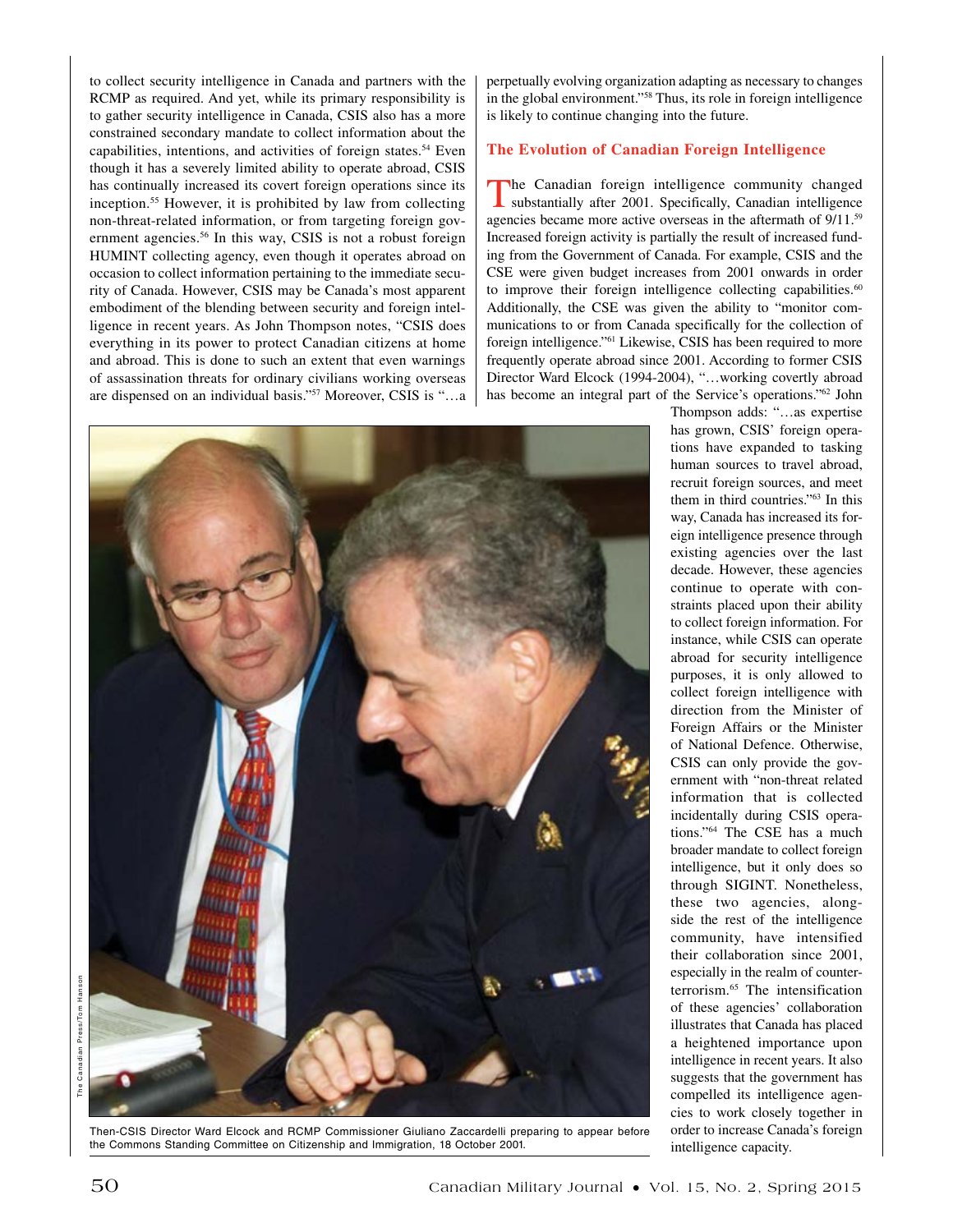

Supreme Court of Canada Collection by Philippe Landreville Supreme Court of Canada Collection by Philippe Landreville

The Supreme Court of Canada at night as seen from the Ottawa River.

The war in Afghanistan has also played a significant role in changing the structure and capabilities of Canada's foreign intelligence community. For example, the DND created a new Human Intelligence Unit within the military in 2008 to gather intelligence relating to operations in Afghanistan.<sup>66</sup> In 2013, a CAF Intelligence Group was also created, which combined five separate intelligence units under a single command mandated to provide integrated

intelligence to the DND/CAF.<sup>67</sup> Beyond that, CSIS has conducted operations in Afghanistan, and has worked alongside Canadian Special Operations when interviewing prison detainees in that country.68 Thus, Canada has expanded its foreign intelligence presence in Afghanistan because it has substantial interests there. The 11 September 2001 attacks and the resulting Afghanistan conflict were key events which ultimately helped broaden Canada's foreign intelligence capabilities. However, there are constantly evolving limits placed upon the activities that Canadian intelligence agencies can conduct abroad.

In 2008, the Supreme Court of Canada made a ruling with regard to an overseas electronic surveillance operation that CSIS wanted to conduct on ten suspects, nine of which were Canadian.<sup>69</sup> The court ruled that CSIS could not carry out the mission because "…while the language of the CSIS Act could be inferred as allowing the agency to operate abroad, the inference is not clear enough to support the issuing of the foreign surveillance warrants."70 Thus, CSIS faces new restrictions on its ability to operate overseas in the post-9/11 era as well. While it can gather information that is needed to combat direct threats to Canada, it still does not have a broad mandate, like the CIA or MI6, to engage in foreign intelligence

**"The war in Afghanistan has also played a significant role in changing the structure and capabilities of Canada's foreign intelligence community."**

collection to protect the interests and security of Canada and its citizens around the world. Nonetheless, CSIS is still Canada's predominant HUMINT agency, and it has expanded its overseas presence as required in the globalized threat environment.

Former CSIS Director Richard Fadden testified to Parliament in 2010 about the CSIS role in Afghanistan. In his testimony, Fadden stressed that CSIS disrupted terrorists, safeguarded soldiers, and saved Canadian lives.<sup>71</sup> International terrorism and Canada's participation in Afghanistan has forced CSIS to regularly

act overseas in order to protect the security of Canada and of Canadians. Moreover, since 2001, CSIS has linked security and foreign HUMINT together in what it refers to as 'blended collection.'72 In this manner, globalization and the merging of security and foreign intelligence have made an impact upon the way that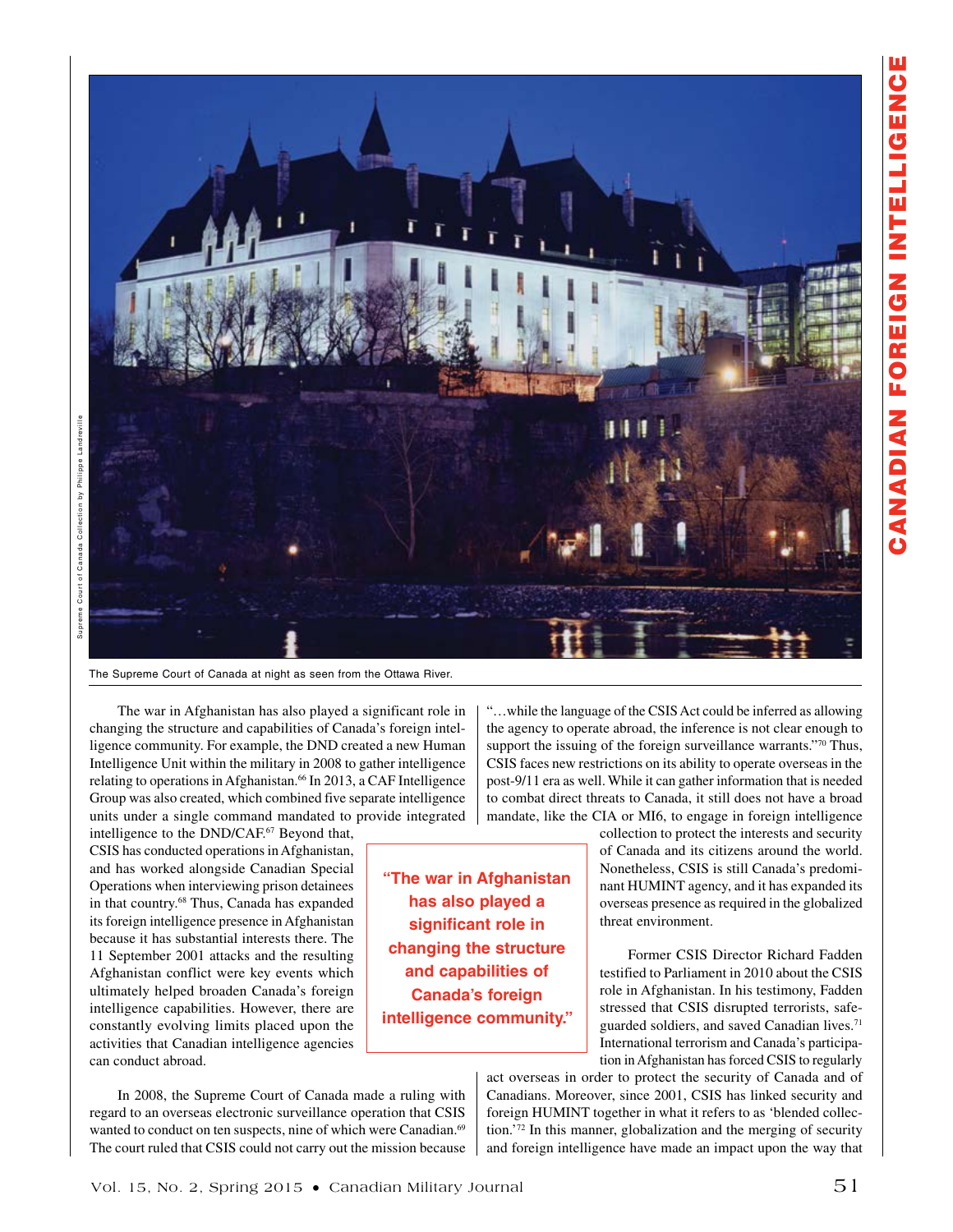CSIS operates. While CSIS is not a dedicated foreign intelligence agency, it now plays a significant role in gathering information abroad. Its role in such activities may continue to expand in the coming years. As Associate Professor of History at the University of Toronto and faculty member at the Munk School of Global Affairs Wesley K. Wark points out: "In the globalized world, what couldn't be defined as a threat to the security of Canada?"73

In its 2007-2008 Public Report, CSIS stated that it had approximately 50 Foreign Officers stationed overseas in 30 countries in order to "…provide screening support to Citizenship and Immigration posts abroad, liaise and maintain relations with international partners, and collect security intelligence linked to Canada and its interests."74 While the agency acknowledged that these officers were declared to host countries, it also reported that it "…sends Canadian-based officers abroad to engage in intelligence activity to fulfill requirements of the *CSIS Act.*"75 In 2009, CSIS not only detailed that it had been working in Afghanistan alongside the CAF, but also stated that it was involved in resolving the kidnappings of Canadian citizens abroad.76 In 2010, the Service reported that it had enhanced its capacity to collect information overseas, and that in addition to working in Afghanistan, it was working in the Pakistan region as well to support Canada's mission there.<sup>77</sup> In 2011, CSIS claimed that even though the combat mission had ended in Afghanistan, it was going to continue operations there in order to protect Canadian security and interests.78 While the exact nature of CSIS operations in the Middle East is unclear, the agency has undoubtedly become more active overseas since 2001. While it continues to be constrained by its mandate in the field of foreign intelligence, it will likely continue to expand its presence abroad alongside intelligence community partners.

For instance, the RCMP has increasingly played a role, albeit limited, in Canada's foreign intelligence activities. Through its International Operations Branch, the Mounties deploy Liaison Officers to countries around the world in order to facilitate criminal investigations which have Canadian connections and to exchange information with foreign law enforcement agencies.79 It also houses an International Affairs and Policy Development Branch, which ensures that "…decision-making, policies and operations abroad are intelligence-led, coordinated and strategic in a rapidly changing world, and consistent with the RCMP strategic goal of ensuring a 'safe and secure Canada'."80 While the RCMP is only allowed to operate in foreign countries with the approval of host governments, it nonetheless conducts criminal investigations and collects criminal intelligence in order to protect Canada and its interests. It also has a responsibility to maintain information exchange programs with foreign law enforcement agencies, and it helps assess intelligence gathered overseas for consumption by RCMP officials, intelligence community partners, and the Government of Canada. The Algeria Gas Plant case in 2013 highlighted the RCMP's role abroad. Such a case could also play a factor in the expansion of Canadian foreign intelligence in the years to come.

In early 2013, 32 terrorists from al-Qaeda-linked groups in Africa seized control of a Statoil/British Petroleum gas plant in Algeria. Two of the terrorists who stormed the facility were Canadian citizens, and one was later identified as a leader of the



Algerian soldiers stand guard at the In Amenas gas plant facility in eastern Algeria, 31 January 2013, as the Algerian government opened the site of the Algeria hostage crisis to the media for the first time since the deadly attack there by Islamist militants on 16 January.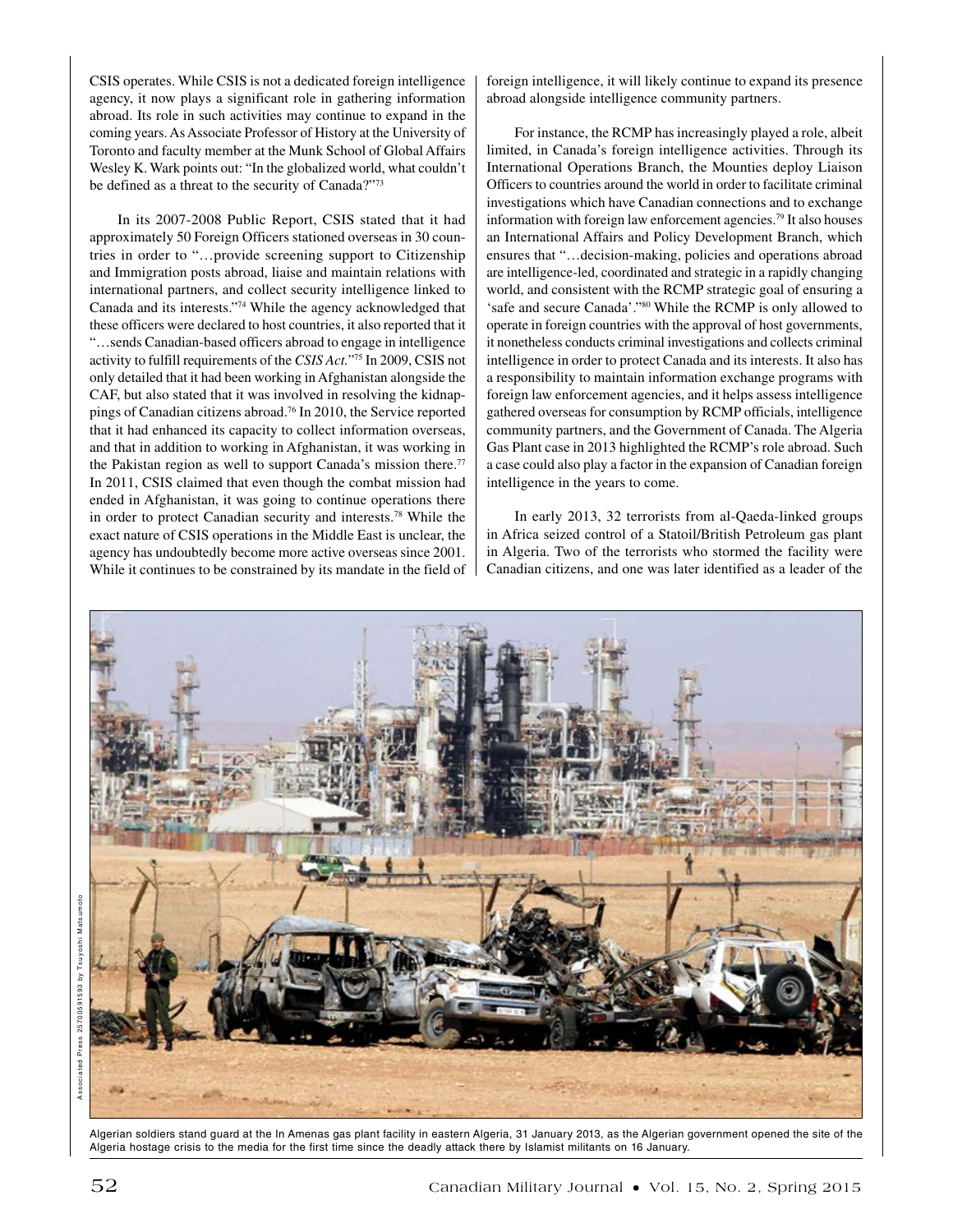group.81 After taking control of the plant, the terrorists "strapped foreigners to explosives and threatened to execute their captives and blow up the facility."82 In the end, 29 terrorists and 40 gas plant workers were killed in the four-day ordeal.<sup>83</sup> In the aftermath of the attack, a team of RCMP officers was deployed to Algeria to investigate and confirm any Canadian involvement in the plot.<sup>84</sup> Such an example illustrates the role of the RCMP in Canadian foreign intelligence efforts. While it does not operate abroad in order to collect

true foreign intelligence, it has a responsibility to investigate crimes committed by Canadians overseas. In doing so, it relays information back to Canadian officials, which can then be used for various purposes. The Algeria Gas Plant case may demonstrate a possible avenue for the expansion of Canadian foreign intelligence moving forward. This possibility is bolstered by the fact that the Algeria case is not the only recent event in which Canadians were involved in international terrorism or foreign conflicts.

In September 2013 it was reported that former 'Toronto 18' member Ali Mohamed Dirie had left prison and had subsequently left

Canada with a false passport in order to fight alongside extremists in Syria.85 While in Syria, Dirie was killed.86 Cases such as these may cause Canadian intelligence agencies to enhance their foreign operations in the years to come. Currently, the intelligence community acts with limited capacity overseas, and HUMINT efforts have mostly been restricted to operations in Afghanistan. However, Canadians have become involved in various conflicts with different groups abroad in the recent past. Thus, an agency like CSIS may adjust its foreign intelligence activities to include operations in other areas in order to gather information important for protecting Canadian security and interests. While the responsibilities of dedicated foreign intelligence agencies certainly go beyond international terrorism, such prevalent cases in the Canadian context may allow CSIS to begin conducting more HUMINT operations overseas. Such a development would seem like the next logical step for an agency and a community which has increasingly looked to expand its foreign intelligence capabilities in the years since 9/11.

## **Conclusion**

**T** hile other western countries created foreign HUMINT agencies during or immediately following the Second World War, Canada never followed suit. It has instead relied upon several departments and agencies, as well as agreements with allied states, to collect foreign intelligence. To increase its access to the HUMINT gathered by allies, Canada places emphasis upon collecting SIGINT through the CSE. It also allows many of its intelligence gathering institutions to operate abroad in a limited fashion. While most information comes through open sources, signals, and criminal investigations, more sensitive intelligence is also gathered for defence and security intelligence purposes.

Since 9/11, Canada's security and intelligence agencies have become more active overseas. In addition to the CSE increasing its SIGINT collecting capabilities, CSIS, the DND/CAF, and the RCMP have enhanced their foreign intelligence presence as well. The evolving nature of the international and domestic threat environment has precipitated such change. Key events such as the

**"While the intelligence community has increased Canada's access to foreign intelligence, none of the members have a robust mandate to collect foreign HUMINT."**

9/11 attacks and the war in Afghanistan have served as platforms for CSIS and others to begin operating abroad on a more frequent basis. As foreign and security intelligence have become overlapped in a globalized world, CSIS has also begun collecting 'blended intelligence' in order to protect Canadian security and interests. Restructuring and updating the intelligence community has allowed Canada more access to foreign information. Collaboration and globalization are now important concepts in the Canadian intelligence

> community. Yet, the institutions still face strict constraints on their ability to operate overseas.

> While the intelligence community has increased Canada's access to foreign intelligence, none the members have a robust mandate to collect foreign HUMINT. This lack of capability will likely continue until the federal government decides to institute a CFIS, or to give a broad foreign intelligence mandate to CSIS. Neither of those decisions appears to be 'on the horizon.' Nonetheless, CSIS will continue to operate abroad as required as it has increasingly done since 2001. Other departments and agencies will also operate

internationally to fulfill their mandates. Cases of Canadian connections to global terrorism may cause CSIS to begin conducting international missions on a broader scale. While terrorism is not the sole focus of a foreign intelligence service, such cases provide a logical next step for an agency and a community which has continually filled the Canadian foreign intelligence vacuum over the last half-century.

**CMJ** 

### NOTES

- 1. Ted Parkinson, "Has the Time Arrived for a Canadian Foreign Intelligence Service?" in *Canadian Military Journal*, Vol. 7, No. 2, (Summer 2006), p. 18.
- 2. Paul Robinson, "The viability of a Canadian foreign intelligence service," in *International Journal (*Summer 2009), p. 703.
- 3. Reid Morden, "A Canadian Foreign Intelligence Service: A new necessity or an expensive frill?" Canadian Defence and Foreign Affairs Institute Paper Series (2006), pp. 5-6.
- 4. Parkinson, p. 18.
- 5. <sup>I</sup>*bid.*
- 6. Martin Rudner, "Contemporary Threats, Future Tasks: Canadian Intelligence and the Challenges of Global Security," in *Canada Among Nations 2002: A Fading Power,* (Toronto: Oxford University Press, 2002), p. 141.
- 7. <sup>I</sup>*bid.*, p. 161.
- 8. Richard Kott, "Reinventing the Looking Glass: Developing a Canadian Foreign Intelligence Service." Thesis submitted to the Faculty of Graduate Studies, Centre for Military and Strategic Studies, University of Calgary (April 2002), p. 55.
- 9. <sup>I</sup>*bid.*, p. 57.
- 10. <sup>I</sup>*bid.*
- 11. Jerome Mellon, "The Missing Agency: The Case for a Canadian Foreign Intelligence Service, 2nd Edition." (2003), pp. 14-17.

- 13. Parkinson, 16-20.
- 14. Daniel Livermore, "Does Canada Need a Foreign Intelligence Agency?" Centre for International Policy Studies, Policy Brief No. 3. (February 2009), p. 2.
- 15. <sup>I</sup>*bid.*, pp. 2-3.
- 16. Robinson, pp. 709-710.
- 17. <sup>I</sup>*bid.*, p. 708.
- 18. <sup>I</sup>*bid.*, p. 713. 19. <sup>I</sup>*bid.*
	-
- 20. <sup>I</sup>*bid.*, p. 26.
- 21. <sup>I</sup>*bid.*, p. 27.
- 22. Morden, p. 6.
- 23. <sup>I</sup>*bid.*

<sup>12.</sup> Morden, p. 3.